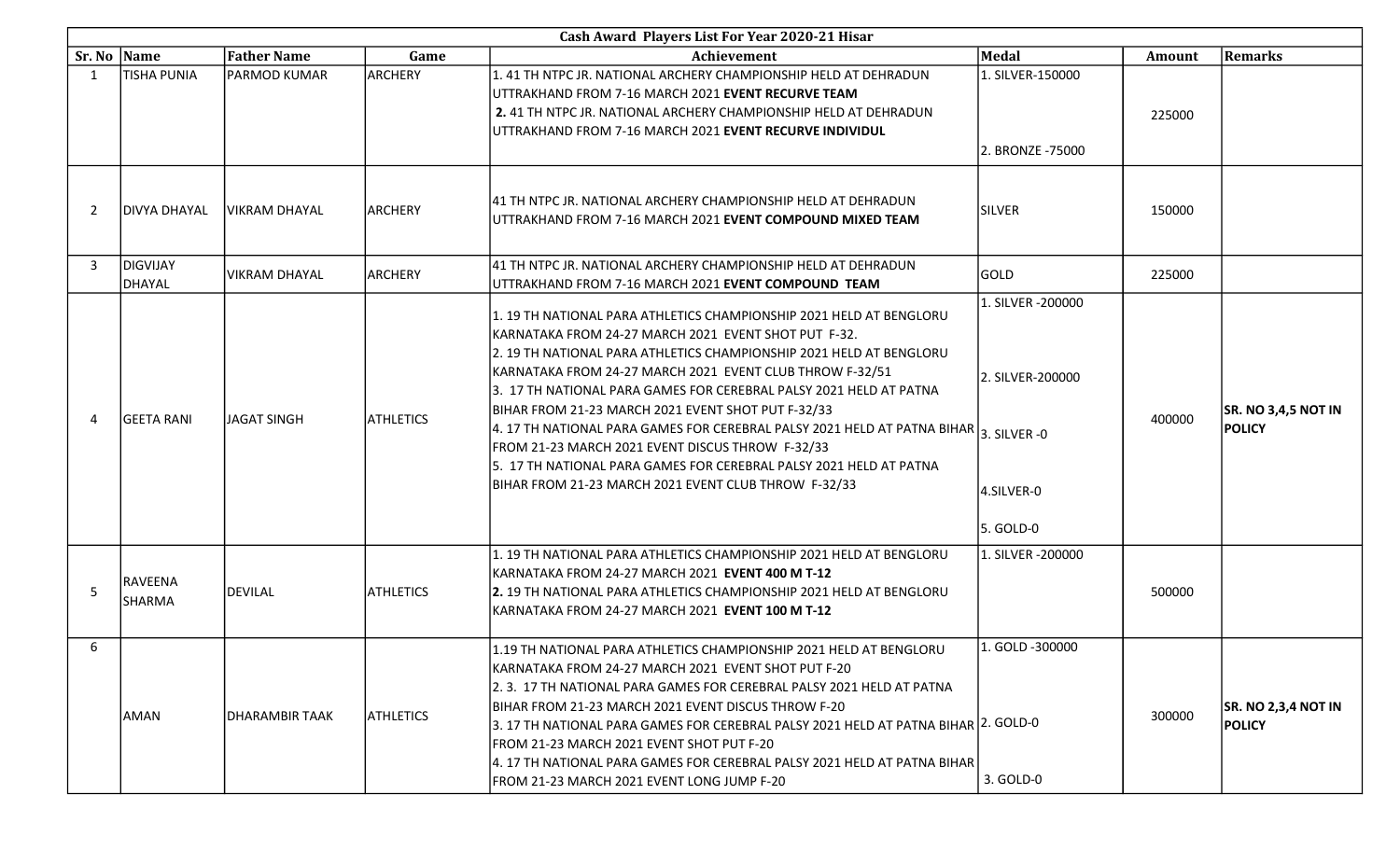| Sr. No Name |                   | <b>Father Name</b>              | Game             | Achievement                                                                                                                                                                                                                                                             | <b>Medal</b>                     | Amount | <b>Remarks</b> |
|-------------|-------------------|---------------------------------|------------------|-------------------------------------------------------------------------------------------------------------------------------------------------------------------------------------------------------------------------------------------------------------------------|----------------------------------|--------|----------------|
|             | PUNAM<br>SHARMA   | SUNIL DUTT SHARMA               | <b>ATHLETICS</b> | 19 TH NATIONAL PARA ATHLETICS CHAMPIONSHIP 2021 HELD AT BENGLORU<br>KARNATAKA FROM 24-27 MARCH 2021 EVENT SHOT PUT F-56/57                                                                                                                                              | <b>SILVER</b>                    | 200000 |                |
| 8           | IKULDEEP SINGH    | <b>IPURAN SINGH</b>             | <b>ATHLETICS</b> | 19 TH NATIONAL PARA ATHLETICS CHAMPIONSHIP 2021 HELD AT BENGLORU<br>KARNATAKA FROM 24-27 MARCH 2021 EVENT 400 M T-37                                                                                                                                                    | GOLD                             | 300000 |                |
| 9           | AVANI             | KULBIR NAIN                     | <b>ATHLETICS</b> | 19 TH NATIONAL PARA ATHLETICS CHAMPIONSHIP 2021 HELD AT BENGLORU<br>KARNATAKA FROM 24-27 MARCH 2021 EVENT 100 M T-35                                                                                                                                                    | <b>BRONZE</b>                    | 100000 |                |
| 10          | lekta bhyan       | IBALJEET SINGH BHYAN TATHLETICS |                  | 1. 19 TH NATIONAL PARA ATHLETICS CHAMPIONSHIP 2021 HELD AT BENGLORU<br>KARNATAKA FROM 24-27 MARCH 2021 <b>EVENT DISCUS THROW F-51</b><br>2. 19 TH NATIONAL PARA ATHLETICS CHAMPIONSHIP 2021 HELD AT BENGLORU<br>KARNATAKA FROM 24-27 MARCH 2021 EVENT CLUB THROW F32/51 | 1. GOLD-300000<br>2. GOLD-300000 | 600000 |                |
| -11         | ARVIND            | <b>JOGINDER</b>                 | <b>ATHLETICS</b> | 1. 19 TH NATIONAL PARA ATHLETICS CHAMPIONSHIP 2021 HELD AT BENGLORU<br>KARNATAKA FROM 24-27 MARCH 2021 <b>EVENT SHOT PUT F35</b><br>2. 19 TH NATIONAL PARA ATHLETICS CHAMPIONSHIP 2021 HELD AT BENGLORU<br>KARNATAKA FROM 24-27 MARCH 2021 EVENT DISCUS THROW F35/36    | 1. GOLD-300000                   | 600000 |                |
| 12          | PREETI            | JAGBIR SINGH                    | <b>HANDBALL</b>  | 43TH JR. HANDBALL NATIONAL CHAMPIONSHIP HELD AT KANPUR UP FROM 31<br>MARCH 4 APRIL 2021                                                                                                                                                                                 | <b>SILVER</b>                    | 150000 |                |
| -13         | NANITA            | KULDEEP SINGH                   | <b>HANDBALL</b>  | 43TH JR. HANDBALL NATIONAL CHAMPIONSHIP HELD AT KANPUR UP FROM 31<br>MARCH 4 APRIL 2021                                                                                                                                                                                 | <b>SILVER</b>                    | 150000 |                |
| 14          | GOURAV            | <b>RAJESH SINGH</b>             | <b>HANDBALL</b>  | 43TH JR. HANDBALL NATIONAL CHAMPIONSHIP HELD AT KANPUR UP FROM 31<br>MARCH 4 APRIL 2021                                                                                                                                                                                 | <b>SILVER</b>                    | 150000 |                |
| 15          | <b>PRIYA</b>      | <b>JAGBIR</b>                   | <b>HANDBALL</b>  | 43TH JR. HANDBALL NATIONAL CHAMPIONSHIP HELD AT KANPUR UP FROM 31<br>MARCH 4 APRIL 2021                                                                                                                                                                                 | <b>SILVER</b>                    | 150000 |                |
| 16          | MONIKA            | <b>KULDEEP</b>                  | HANDBALL         | 43TH JR. HANDBALL NATIONAL CHAMPIONSHIP HELD AT KANPUR UP FROM 31<br>MARCH 4 APRIL 2021                                                                                                                                                                                 | <b>SILVER</b>                    | 150000 |                |
| -17         | KHUSBOO           | <b>MAHABIR</b>                  | <b>HANDBALL</b>  | 49 TH SR. HANDBALL NATIONAL CHAMPIONSHIP HELD AT BAREILLY UP FROM 17-21<br>MARCH 2021                                                                                                                                                                                   | <b>BRONZE</b>                    | 100000 |                |
| 18          | RAVI <sup>l</sup> | KRISHAN                         | <b>HOCKEY</b>    | 11TH HOCKEY SUB. JR NATIONAL MEN CHAMPIONSHIP HELD AT SIMDEGA<br>JHARKHAND FROM 17-25 MARCH 2021                                                                                                                                                                        | <b>SILVER</b>                    | 100000 |                |
| 19          | NASIB             | RAMPHAL                         | <b>HOCKEY</b>    | 11TH HOCKEY SUB. JR NATIONAL MEN CHAMPIONSHIP HELD AT SIMDEGA<br>JHARKHAND FROM 17-25 MARCH 2021                                                                                                                                                                        | <b>SILVER</b>                    | 100000 |                |
| 20          | POOJA             | RAJESH                          | <b>HOCKEY</b>    | 11TH HOCKEY SUB. JR NATIONAL WOMEN CHAMPIONSHIP HELD AT SIMDEGA<br>JHARKHAND FROM 10-18 MARCH 2021                                                                                                                                                                      | <b>GOLD</b>                      | 150000 |                |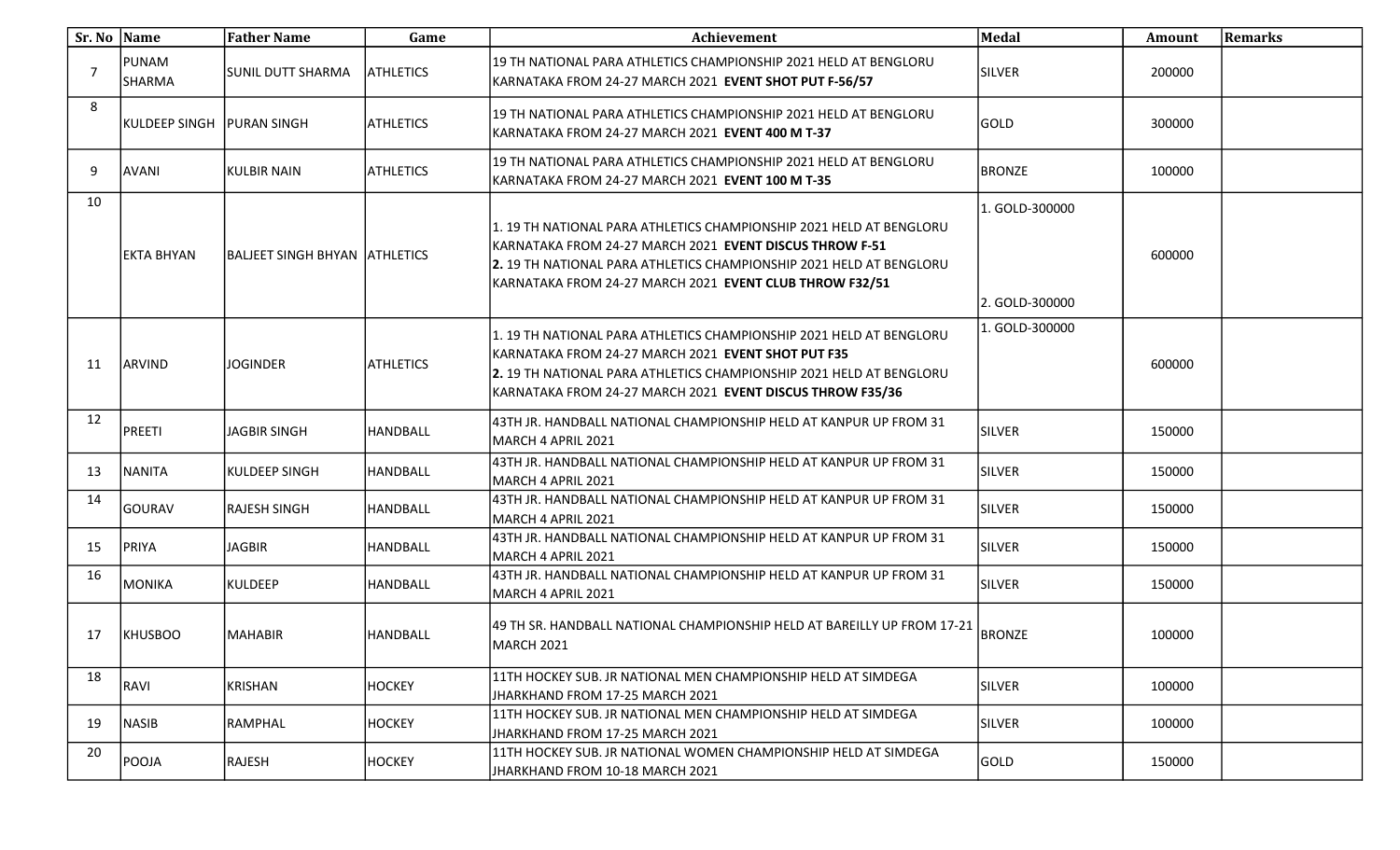| Sr. No   Name |                     | <b>Father Name</b>  | Game                | Achievement                                                                                                                                                                                                                                             | Medal               | Amount | <b>Remarks</b> |
|---------------|---------------------|---------------------|---------------------|---------------------------------------------------------------------------------------------------------------------------------------------------------------------------------------------------------------------------------------------------------|---------------------|--------|----------------|
| 21            | KAFFI               | SANJAY              | <b>HOCKEY</b>       | 11TH HOCKEY SUB. JR NATIONAL WOMEN CHAMPIONSHIP HELD AT SIMDEGA<br>JHARKHAND FROM 10-18 MARCH 2021                                                                                                                                                      | <b>GOLD</b>         | 150000 |                |
| 22            | BHATERI             | MOHAN LAL           | HOCKEY              | 11TH HOCKEY SUB. JR NATIONAL WOMEN CHAMPIONSHIP HELD AT SIMDEGA<br>JHARKHAND FROM 10-18 MARCH 2021                                                                                                                                                      | lgold               | 150000 |                |
| 23            | SANJANA             | <b>RAJESH KUMAR</b> | <b>HOCKEY</b>       | 111TH HOCKEY SUB. JR NATIONAL WOMEN CHAMPIONSHIP HELD AT SIMDEGA<br>JHARKHAND FROM 10-18 MARCH 2021                                                                                                                                                     | <b>GOLD</b>         | 150000 |                |
| 24            | <b>SUNITA</b>       | <b>SANDEEP</b>      | KABADDI             | 47 JR. NATIONAL KABADDI CHAMPIONSHIP HELD AT S.P OFFICE GROUND SURYAPET<br>TELANGANA FROM 22-25 MARCH 2021                                                                                                                                              | <b>GOLD</b>         | 225000 |                |
| 25            | NIHARIKA            | ISATBIR SINGH       | KABADDI             | JJR. NATIONAL PENCAK SILAT CHAMPIONSHIP HELD AT SHREE NAGAR KASMIR J&K<br>FROM 26-31 MARCH 2021 EVENT GANDA                                                                                                                                             | <b>GOLD</b>         | 225000 |                |
| 26            | YUVRAJ SINGH        | IDALIPSHINGH        | <b>NETBALL</b>      | 33 TH JR NATIONAL NETBALL CHAMPIONSHIP 2021 HELD AT SARDAR PETAL<br>STADIUM GROUND KHAMMAN TELANGANA FROM 24-27 FEB 2021                                                                                                                                | lgold               | 225000 |                |
| 27            | KAPISH              | PARKASH CHANDER     | PARA VOLLEYBALL     | 9TH SR. MAN AND WOMEN PARA SEATING NATIONALVOLLEYBALL CHAMPIONSHIP<br>HELD AT BHIWANI 26-28 MARCH 2021                                                                                                                                                  | <b>SILVER</b>       | 200000 |                |
| 28            | MONIKA              | JAGBIR SINGH        | PARA VOLLEYBALL     | 9TH SR. MAN AND WOMEN PARA SEATING NATIONALVOLLEYBALL CHAMPIONSHIP<br> HELD AT BHIWANI 26-28 MARCH 2021                                                                                                                                                 | <b>GOLD</b>         | 300000 |                |
| 29            | SUSHIL KUMAR        | RISIPAL             | PARA VOLLEYBALL     | 9TH SR. MAN AND WOMEN PARA SEATING NATIONALVOLLEYBALL CHAMPIONSHIP<br>HELD AT BHIWANI 26-28 MARCH 2021                                                                                                                                                  | <b>SILVER</b>       | 200000 |                |
| 30            | LEKHA               | <b>BALJEET</b>      | PENCAK SILAT        | JR. NATIONAL PENCAK SILAT CHAMPIONSHIP HELD AT SHREE NAGAR KASMIR J&K<br>FROM 26-31 MARCH 2021 EVENT GANDA                                                                                                                                              | <b>GOLD</b>         | 225000 |                |
| 31            | ITOYL               | <b>ISHWAR</b>       | PENCAK SILAT        | J.R. NATIONAL PENCAK SILAT CHAMPIONSHIP HELD AT SHREE NAGAR KASMIR J&K<br>FROM 26-31 MARCH 2021 EVENT REGU                                                                                                                                              | SILVER              | 150000 |                |
| 32            | PARVEEN             | <b>ISHWAR</b>       | PENCAK SILAT        | JR. NATIONAL PENCAK SILAT CHAMPIONSHIP HELD AT SHREE NAGAR KASMIR J&K<br>FROM 26-31 MARCH 2021 EVENT GANDA                                                                                                                                              | <b>BRONZE</b>       | 75000  |                |
| 33            | RINKU               | RAJESH              | <b>PENCAK SILAT</b> | JJR. NATIONAL PENCAK SILAT CHAMPIONSHIP HELD AT SHREE NAGAR KASMIR J&K<br>FROM 26-31 MARCH 2021 EVENT REGU                                                                                                                                              | <b>SILVER</b>       | 150000 |                |
| 34            | <b>HEENA KUMARI</b> | <b>SUNIL KUMAR</b>  | PENCAK SILAT        | SUB JR. NATIONAL PENCAK SILAT CHAMPIONSHIP HELD AT SHREE NAGAR KASMIR<br>J&K FROM 26-31 MARCH 2021 EVENT TUNGGAL                                                                                                                                        | <b>BRONZE</b>       | 50000  |                |
| 35            | HARI MOHAN          | VINOD KUMAR         | <b>PENCAK SILAT</b> | 1. JR. NATIONAL PENCAK SILAT CHAMPIONSHIP HELD AT SHREE NAGAR KASMIR J&K  1. BRONZE- 75000 <br>FROM 26-31 MARCH 2021 EVENT GANDA<br><b>2.</b> JR. NATIONAL PENCAK SILAT CHAMPIONSHIP HELD AT SHREE NAGAR KASMIR J&K<br>FROM 26-31 MARCH 2021 EVENT REGU | 2. SILVER- 150000   | 225000 |                |
| 36            | KULPREET            | KULDEEP SINGH       | <b>PENCAK SILAT</b> | JJR. NATIONAL PENCAK SILAT CHAMPIONSHIP HELD AT SHREE NAGAR KASMIR J&K<br>FROM 26-31 MARCH 2021 EVENT REGU                                                                                                                                              | SILVER              | 150000 |                |
| 37            | <b>AJAY KUMAR</b>   | VINOD KUMAR         | PENCAK SILAT        | SUB JR. NATIONAL PENCAK SILAT CHAMPIONSHIP HELD AT SHREE NAGAR KASMIR<br>J&K FROM 26-31 MARCH 2021 EVENT GANDA                                                                                                                                          | SILVER =100000      | 150000 |                |
|               |                     |                     |                     | SUB JR. NATIONAL PENCAK SILAT CHAMPIONSHIP HELD AT SHREE NAGAR KASMIR<br>J&K FROM 26-31 MARCH 2021 EVENT Regu                                                                                                                                           | <b>Bronze=50000</b> |        |                |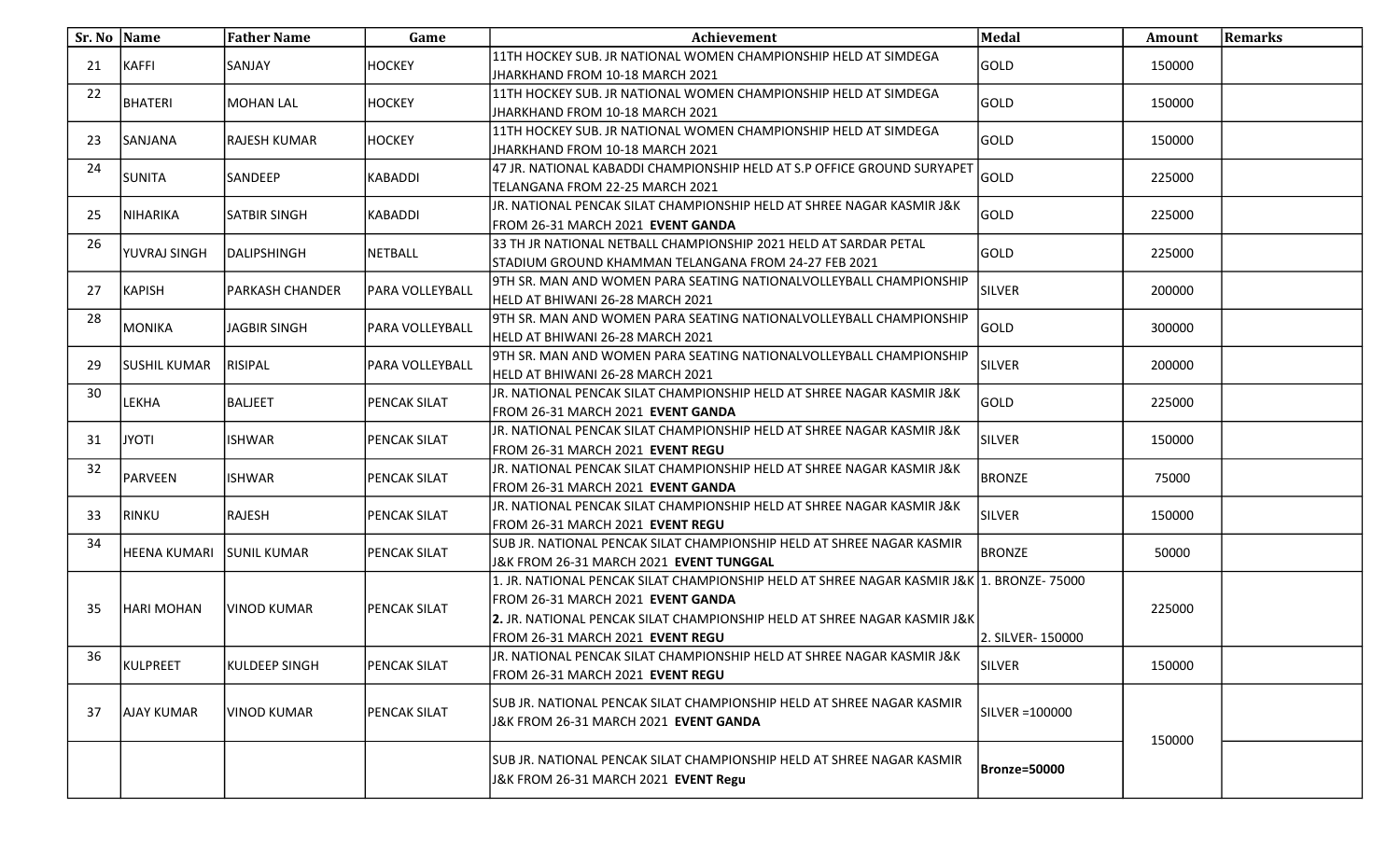|    | Sr. No Name      | <b>Father Name</b>     | Game                | Achievement                                                                                                                                                                                                                                     | <b>Medal</b>                 | Amount | <b>Remarks</b> |
|----|------------------|------------------------|---------------------|-------------------------------------------------------------------------------------------------------------------------------------------------------------------------------------------------------------------------------------------------|------------------------------|--------|----------------|
| 38 | MEERA DEVI       | OM PARKASH             | <b>PENCAK SILAT</b> | SR. NATIONAL PENCAK SILAT CHAMPIONSHIP HELD AT SHREE NAGAR KASMIR J&K<br>FROM 26-31 MARCH 2021 EVENT REGU                                                                                                                                       | GOLD                         | 300000 |                |
| 39 | BUNTY            | <b>VIKRAM</b>          | <b>PENCAK SILAT</b> | lSR. NATIONAL PENCAK SILAT CHAMPIONSHIP HELD AT SHREE NAGAR KASMIR J&K<br>FROM 26-31 MARCH 2021 EVENT TUNGGAL                                                                                                                                   | <b>BRONZE</b>                | 100000 |                |
| 40 | HITESH KUMARI    | <b>IRAGHUBIR SINGH</b> | <b>PENCAK SILAT</b> | lSR. NATIONAL PENCAK SILAT CHAMPIONSHIP HELD AT SHREE NAGAR KASMIR J&K<br>FROM 26-31 MARCH 2021 EVENT REGU                                                                                                                                      | GOLD                         | 300000 |                |
| 41 | <b>AARUSHI</b>   | RAJBIR                 | <b>PENCAK SILAT</b> | JR. NATIONAL PENCAK SILAT CHAMPIONSHIP HELD AT SHREE NAGAR KASMIR J&K<br>FROM 26-31 MARCH 2021 EVENT TENDING 65-70 KG                                                                                                                           | GOLD                         | 225000 |                |
| 42 | <b>SIMRAN</b>    | MANPHOOL               | <b>PENCAK SILAT</b> | 1. SR. NATIONAL PENCAK SILAT CHAMPIONSHIP HELD AT SHREE NAGAR KASMIR<br>J&K FROM 26-31 MARCH 2021 EVENT GANDA.<br>2. SR. NATIONAL PENCAK SILAT CHAMPIONSHIP HELD AT SHREE NAGAR KASMIR<br>J&K FROM 26-31 MARCH 2021 EVENT TUGGAL                | 1. GOLD-300000               | 600000 |                |
| 43 | KAMLESH          | <b>RAJENDER SINGH</b>  | <b>PENCAK SILAT</b> | SR. NATIONAL PENCAK SILAT CHAMPIONSHIP HELD AT SHREE NAGAR KASMIR J&K<br>FROM 26-31 MARCH 2021 EVENT REGU                                                                                                                                       | 2. GOLD-300000<br>GOLD       | 300000 |                |
| 44 | SONIA            | KRISHAN KUMAR          | <b>PENCAK SILAT</b> | 1. SR NATIONAL PENCAK SILAT CHAMPIONSHIP HELD AT SHREE NAGAR KASMIR.<br>J&K FROM 26-31 MARCH 2021 EVENT TANDING 50-55 KG<br><b>2.</b> SR_NATIONAL PENCAK SILAT CHAMPIONSHIP HELD AT SHREE NAGAR KASMIR<br>J&K FROM 26-31 MARCH 2021 EVENT GANDA | GOLD -300000<br>IGOLD-300000 | 600000 |                |
| 45 | SHARVAN<br>KUMAR | <b>JAGDISH</b>         | <b>PENCAK SILAT</b> | JR. NATIONAL PENCAK SILAT CHAMPIONSHIP HELD AT SHREE NAGAR KASMIR J&K<br>FROM 26-31 MARCH 2021 EVENT TANDING 37-41 KG                                                                                                                           | <b>BRONZE</b>                | 75000  |                |
| 46 | NASEEB           | GOPAL                  | <b>PENCAK SILAT</b> | SUB JR. NATIONAL PENCAK SILAT CHAMPIONSHIP HELD AT SHREE NAGAR KASMIR<br>U&K FROM 26-31 MARCH 2021 EVENT TANDING 45-48 KG                                                                                                                       | BRONZE                       | 50000  |                |
| 47 | VARSHA           | <b>JAGDISH</b>         | VOLLEYBALL          | 43 TH SUB JR. NATIONAL VOLLEYBALL CHAMPIONSHIP HELD AT VELLORE TAMIL<br>NADU FROM 24-28 FEB 2021                                                                                                                                                | <b>BRONZE</b>                | 50000  |                |
| 48 | ITOYL            | <b>DILBAG SINGH</b>    | VOLLEYBALL          | 43 TH SUB JR. NATIONAL VOLLEYBALL CHAMPIONSHIP HELD AT VELLORE TAMIL<br>NADU FROM 24-28 FEB 2021                                                                                                                                                | <b>BRONZE</b>                | 50000  |                |
| 49 | <b>ITOYL</b>     | SURESH                 | <b>WRESTLING</b>    | SUB JR. NATIONAL GIRLS (CADET) WRESTLING CHAMPIONSHIP HELD AT BELLARY<br>KARNATAKA FROM 19-21 MARCH 2021 EVENT 57 KG                                                                                                                            | GOLD                         | 150000 |                |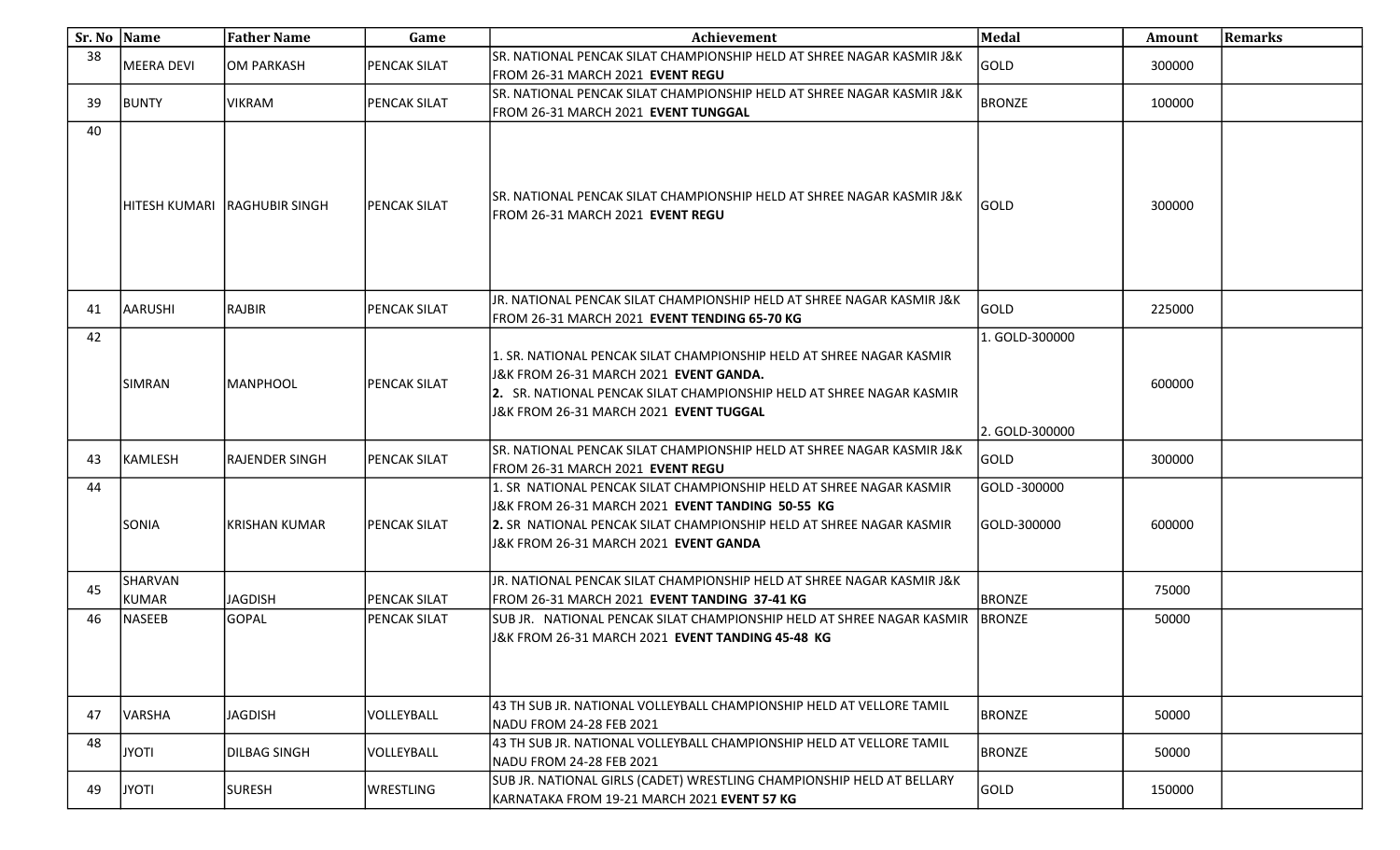| Sr. No Name |                        | <b>Father Name</b>   | Game                | Achievement                                                                                                                                                                                                                             | <b>Medal</b>                        | Amount | <b>Remarks</b> |
|-------------|------------------------|----------------------|---------------------|-----------------------------------------------------------------------------------------------------------------------------------------------------------------------------------------------------------------------------------------|-------------------------------------|--------|----------------|
| 50          | SONU                   | <b>REMESH</b>        | <b>WRESTLING</b>    | JR. NATIONAL BOYS GRICO ROMAN STYLE WRESTLING CHAMPIONSHIP HELD AT<br>SPORTS COMPLEX SECTT. 42 CHANDIGARH FROM 25-27 MARCH 2021 EVENT 87 KG                                                                                             | GOLD                                | 225000 |                |
| 51          | ANTIM                  | <b>RAMNIWAS</b>      | WRESTLING           | SUB JR. NATIONAL GIRLS (CADET) WRESTLING CHAMPIONSHIP HELD AT BELLARY<br>KARNATAKA FROM 19-21 MARCH 2021 EVENT 53 KG                                                                                                                    | GOLD                                | 150000 |                |
| 52          | POOJA                  | RAMESH               | <b>WRESTLING</b>    | JR. NATIONAL WOMEN WRESTLING CHAMPIONSHIP HELD AT BELLARY KARNATAKA<br>FROM 19-21 MARCH 2021 EVENT 76 KG                                                                                                                                | GOLD                                | 225000 |                |
| 53          | POOJA                  | <b>SUBHASH</b>       | <b>WRESTLING</b>    | 23RD WOMEN SR. NATIONAL WRESTLING CHAMPIONSHIP HELD AT AGRA UP FROM<br>30-31 JAN 2021 EVENT 76 KG                                                                                                                                       | <b>BRONZE</b>                       | 100000 |                |
| 54          | HARSHITA               | <b>SATPAL</b>        | <b>WRESTLING</b>    | SUB JR. NATIONAL GIRLS (CADET) WRESTLING CHAMPIONSHIP HELD AT BELLARY<br>KARNATAKA FROM 19-21 MARCH 2021 <b>EVENT 69 KG</b>                                                                                                             | GOLD                                | 150000 |                |
| 55          | MANJU                  | <b>AMIR</b>          | <b>WRESTLING</b>    | 1. JR. NATIONAL WOMEN WRESTLING CHAMPIONSHIP HELD AT BELLARY<br>KARNATAKA FROM 19-21 MARCH 2021 EVENT 72 KG.<br>2. SUB JR. NATIONAL GIRLS (CADET) WRESTLING CHAMPIONSHIP HELD AT BELLARY<br>KARNATAKA FROM 19-21 MARCH 2021 EVENT 73 KG | 1. BRONZE -75000<br>2. BRONZE-50000 | 125000 |                |
| 56          | VIKASH                 | UMED                 | <b>WRESTLING</b>    | JR. NATIONAL BOYS GRICO ROMAN STYLE WRESTLING CHAMPIONSHIP HELD AT<br>SPORTS COMPLEX SECTT. 42 CHANDIGARH FROM 25-27 MARCH 2021 EVENT 55 KG                                                                                             | GOLD-225000                         | 225000 |                |
| 57          | MANISHA                | <b>ISHWAR SINGH</b>  | <b>WRESTLING</b>    | JR. NATIONAL WOMEN WRESTLING CHAMPIONSHIP HELD AT BELLARY KARNATAKA<br>FROM 19-21 MARCH 2021 EVENT 57 KG.                                                                                                                               | GOLD                                | 225000 |                |
| 58          | SONIKA                 | <b>DALBIR SINGH</b>  | <b>WRESTLING</b>    | JR. NATIONAL WOMEN WRESTLING CHAMPIONSHIP HELD AT BELLARY KARNATAKA<br>FROM 19-21 MARCH 2021 EVENT 62 KG.                                                                                                                               | <b>BRONZE</b>                       | 75000  |                |
| 59          | <b>SWEETY</b>          | LILU RAM             | <b>WRESTLING</b>    | JR. NATIONAL WOMEN WRESTLING CHAMPIONSHIP HELD AT BELLARY KARNATAKA<br>FROM 19-21 MARCH 2021 EVENT 50 KG.                                                                                                                               | GOLD                                | 225000 |                |
| 60          | ITOYL                  | <b>SHAMSER SINGH</b> | <b>WUSHU</b>        | 19 TH JR. NATIONAL WUSHU CHAMPIONSHIP HELD AT  BHODIA KHEDA STADIUM<br>BHODIA KHEDA FATEHABAD FROM 10-15 MARCH 2021 <b>EVENT 56 KG</b>                                                                                                  | <b>BRONZE</b>                       | 75000  |                |
| 61          | AMAN                   | KULDEEP              | <b>WUSHU</b>        | 19 TH JR. NATIONAL WUSHU CHAMPIONSHIP HELD AT  BHODIA KHEDA STADIUM<br>BHODIA KHEDA FATEHABAD FROM 10-15 MARCH 2021 EVENT 65 KG                                                                                                         | <b>SILVER</b>                       | 150000 |                |
| 62          | MONIKA                 | <b>HANUMAN</b>       | <b>WUSHU</b>        | 20 TH SUB JR. NATIONAL WUSHU CHAMPIONSHIP HELD AT RANCHI FROM 21-26<br>MARCH 2021 EVENT 39 KG                                                                                                                                           | <b>BRONZE</b>                       | 50000  |                |
| 63          | KUSHAM                 | SATBIR SINGH         | <b>ATHLETICS</b>    | 19 TH NATIONAL PARA ATHLETICS CHAMPIONSHIP 2021 HELD AT BENGLORU<br>KARNATAKA FROM 24-27 MARCH 2021 EVENT DISCUS THROW F 56                                                                                                             | GOLD                                | 300000 |                |
| 64          | <b>SANDEEP</b>         | RAMPHAL              | <b>ATHLETICS</b>    | 19 TH NATIONAL PARA ATHLETICS CHAMPIONSHIP 2021 HELD AT BENGLORU<br>KARNATAKA FROM 24-27 MARCH 2021 EVENT SHOT PUT F 12/13                                                                                                              | <b>SILVER</b>                       | 200000 |                |
| 65          | MANISH BOORA  SATYAWAN |                      | <b>PENCAK SILAT</b> | SR. NATIONAL PENCAK SILAT CHAMPIONSHIP HELD AT SHREE NAGAR KASMIR J&K<br>FROM 26-31 MARCH 2021 EVENT 90-95 KG                                                                                                                           | <b>BRONZE</b>                       | 100000 |                |